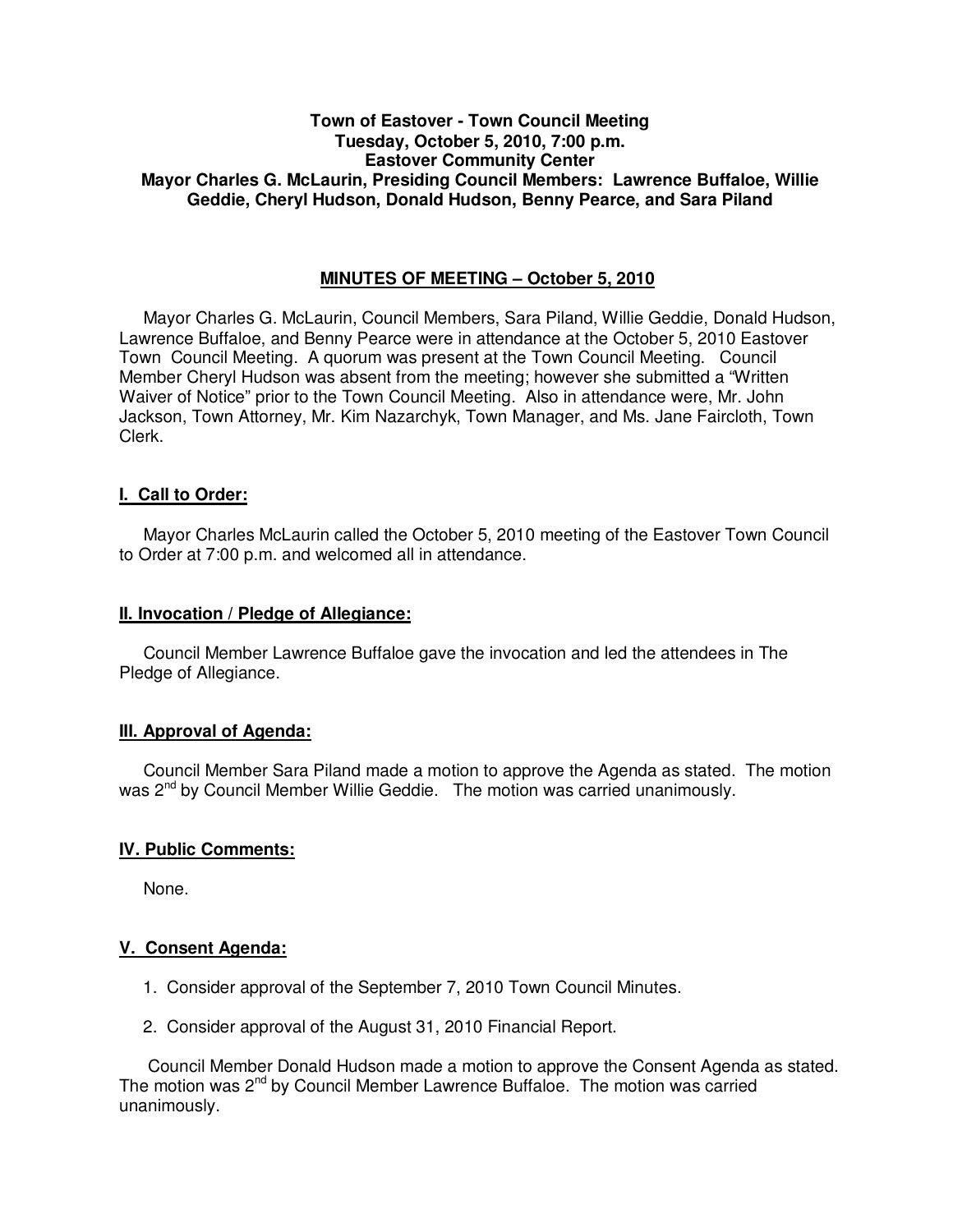## **VI. Discussion Agenda:**

#### **Agenda Item #1:**

### **Discussion tree trimming on Community Center and Woodland Park property.**

 Mayor McLaurin stated that there are trees with dead limbs on the Community Center Property and Woodland Park. He stated that these trees need trimming and is a safety issue. He is aware that we need to go through the bid process, have three estimates and have a scope of work. He has requested the Town Manager get the bid process started. The Town Council agreed to this request.

### **Agenda Item #2:**

# **Discuss attendance at "Elected Officials Appreciation Oyster Roast", sponsored by the Fayetteville-Cumberland County Chamber of Commerce on Tuesday, October 19, 2010.**

 Mayor McLaurin informed the Town Council about the Oyster Roast and asked if anyone was interested in going. He stated that a RSVP is required. Council Member Lawrence Buffaloe stated that he had attended previous ones, and they were very nice. Each of the Council Members agreed they would not attend this year due to prior commitments.

### **Agenda Item #3:**

## **Approval of Resolution No. 2010-06 for Public Forum Policy.**

 Mr. Kim Nazarchyk stated that he failed to prepare the Resolution adopting the Public Forum Policy at last month's meeting. He stated that he is presenting Resolution No. 2010-06 to the Town Council for approval. He stated that we maintain a book of Policies and Ordinances with a Resolution adopting each.

 Council Member Sara Piland made a motion to approve Resolution No. 2010-06 adopting the Public Forum Policy. The motion was  $2^{nd}$  by Council Member Benny Perce. The motion was approved unanimously.

#### **Agenda Item #4:**

### **Discussion on "Density Development Standards" by Mr. Matt Rooney.**

 Mr. Matt Rooney briefed the Town Council on the "Density Development Standards". He stated that this is a follow up from the Vision Session that was held on September 28, 2010. Mr. Rooney talked about rural verses urban development. He said that sidewalks, water and sewer are in the 2010 Land Use Plan, and that the Detailed Land Use Plan is something for the future. He stated that the general guide line is take out streets and roads and do the calculation (60% to houses and 40% to open space). He said you can reduce set-backs, can have 10' on side yards, 5' on each house with a 40' buffer on major streets. The 2010 Land Use Plan talks about one acre lot size. In general terms of density the maximum lot size is one acre.

 Attorney John Jackson stated that he did not know if we could require a minimum lot size and would have to do some research on this subject. He acknowledged a question from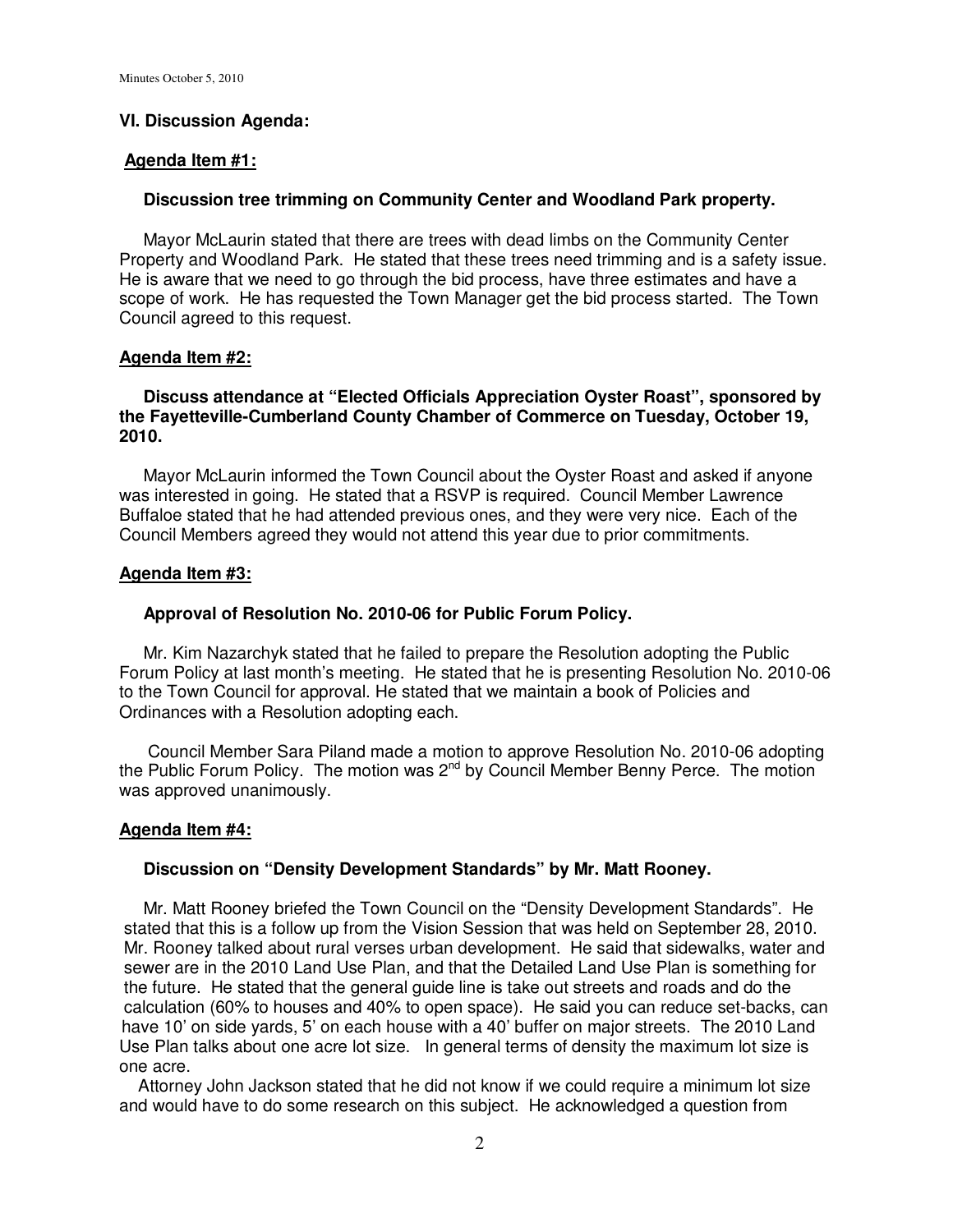Council Member Sara Piland by saying he could have an answer by the October 19<sup>th</sup> meeting. Mr. Jackson stated that Zoning Ordinances is where you do the tweaking. Mr. Jackson advised the Town Council "do not take a preposition" on a case coming before you.

Mr. Rooney stated that R40 or a Conditional Use District is the better way to go.

#### **Agenda Item #5:**

# **Discussion / Action for Mayor and Mayor Pro Tem and Town Manager to supervise Woodland Park Development.**

 Mayor McLaurin stated that Mrs. Eloise Talley contributed \$12,000 to be invested in the park. He stated that he wants the Town to use these funds immediately for the Park. Mr. Nazarchyk stated that we have \$6,300 left of contributed funds and \$4,000 of the Town's funds to use for the park. Attorney Jackson commented that he is okay with the Council authorizing Mayor McLaurin, Council Member Sara Piland, and Mr. Nazarchyk to take this action, but cautioned that we must still follow the Purchase Order Policy established by the Town in regards to obtain competitive bids.

 Council Member Benny Pearce made a motion that the three individuals be allowed to proceed, as discussed following the recommendations of Attorney Jackson. The motion was 2<sup>nd</sup> by Council Member Donald Hudson. The motion was approved unanimously.

#### **VII. Receive Mayors Update**:

 Mayor McLaurin asked Mr. Nazarchyk about the sign on the Community Center. Mr. Nazarchyk stated that he hopes to have a contract in place for approval at the October 19, 2010 meeting.

Mayor McLaurin stated that the water tower will be up this month and will be painted.

### **VIII. Receive Council Members Updates:**

 Council Member Willie Geddie stated that there is a 491 acre tract near David Geddie's property.

 Council Member Sara Piland thanked everyone for their kindness and gestures during the recent loss of her mother.

### **IX. Receive Town Managers Update:**

 Mr. Nazarchyk stated that we received \$71,392.22 Powell Bill funds, and at present our usage could only be for sidewalks and bike paths along public roads and streets. He stated that we can accumulate the funds for ten years before spending

 Mr. Nazarchyk stated that there will be Special Town Council Meeting at the Town Hall on Tuesday, October 19, 2010 at 3:00 p.m.